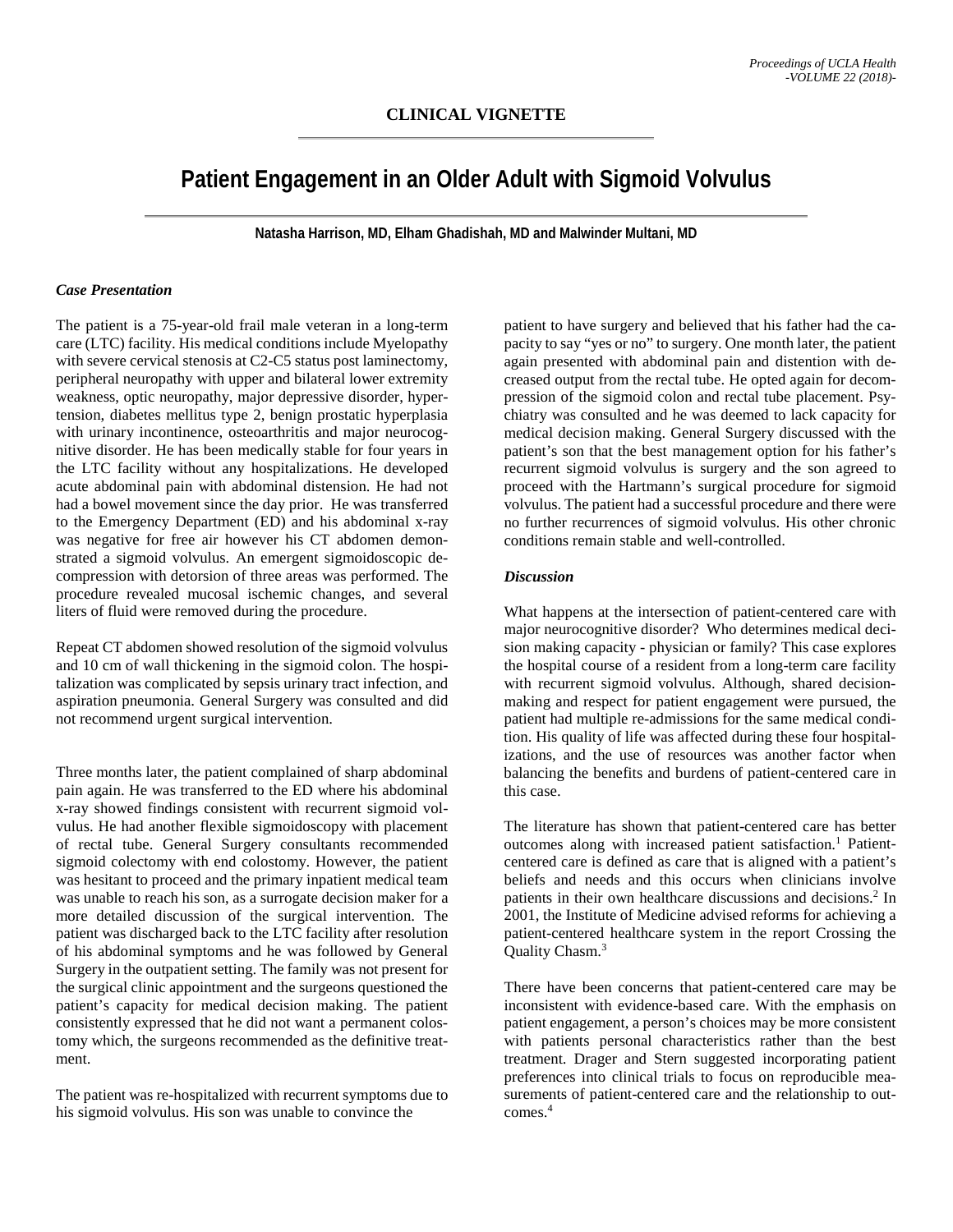In this case the patient's diagnosis and optimum management conflicted with the patient's preferences. Sigmoid volvulus is one of the most common causes of large bowel obstruction in older adults with dementia or other psychiatric illness<sup>5</sup> along with colorectal cancer and complicated sigmoid diverticulitis.<sup>6</sup> Although the patient did not present with any of the common risk factors such as chronic constipation, frequent laxative use, neurological disease, history of high fiber diet or prior history of abdominal surgery he was re-hospitalized three times. <sup>7</sup> The reoccurrence of the sigmoid volvulus was quite distressing to the patient and caused a burden on the health care system. Large bowel resection is the "gold standard" of treatment for recurrent sigmoid volvulus and has a mortality risk of 7%. <sup>8</sup> This case was typical with high risk of recurrence after endoscopic decompression. Reoccurrence rates of 40-70% are reported with conservative treatment. 7

Shared decision-making is a method when clinicians and patients make decisions together using the best evidence and treatment options available that are consistent with the patient's values and goals. There are three pertinent steps in this process: (1) Explain the need to consider alternatives, (2) Describe the alternatives in detail and (3) Help patients explore and form personal preferences. <sup>1</sup> Ganzini's Ten Myths About Decision-Making Capacity noted that cognitive impairment does not equal lack of decision-making capacity and not all patients with psychiatric disorders lack capacity. Most importantly, mental health experts are not the only clinicians/specialists who can assess decision-making capacity. Lack of decision-making capacity was not presumed when the patient decided against medical advice. 9

Patient-centered care has five main components including shared decision-making, understanding biopsychosocial issues, the patient as a person, the therapeutic alliance and the doctor as a person. <sup>4</sup> As in our case, the patient's multiple medical problems have or will affect his decisions and his perspective on life. Since he resides in a long-term care facility, he has less control of his situational choices versus someone who lives independently. In this case, evidence-based choice was likely deferred due to respect for autonomy in medical decisionmaking. Autonomy is present when a person makes a decision on accurate information (i.e. standards of care, guidelines), choices are voluntary and based on reasoning. <sup>9</sup> Most medical guidelines do not incorporate patient preferences; therefore, required the treating clinician to infer. <sup>10</sup> In the above case, the guidelines are clear on advantages and disadvantages on the management of a sigmoid volvulus.

Ethical or mental health consultations should be considered when there is conflict within the medical team and or surrogate decision-maker about a patient's decision-making capacity. The patient had some identifiable behaviors that indicated that he lacked capacity such as not recognizing the treatment as a legitimate option after being given the risks and benefits of the treatment.<sup>11</sup>

Besides psychiatric consultation, several tools exist to assess decision-making capacity including the MacArthur Competence Assessment Tool for Treatment (MacCAT-T), Hopkins Competency Assessment Test (HCAT). <sup>12</sup> The MacCAT-T is an interview with the patient regarding the illness, recommended treatments, benefits and risk; and the physician assessment of the patient's understanding. In contrast, the patient is required to read an essay with the HCAT not related to their disease process then is required to answer a six-question quiz. Mini Mental State Examination (MMSE) scores less than 20 increase the likelihood that a person lacks capacity whereas scores from 20-24 had no effect on the likelihood of incapacity and scores above 24 lowered the likelihood of incapacity.<sup>13</sup>

The patient's family engagement is significant in this case. A lesson learned from this case is cultivating early communication with the healthcare proxy of a patient with major neuro-cognitive disorder. Early engagement and in-depth discussions of management options with the healthcare proxy could have prevented the re-admissions of the patient for his recurrent sigmoid volvulus. Balancing patient engagement and evidence-based care can be challenging and enhancing communication with the patient's healthcare proxy could have improved the patient's quality of life.

### **REFERENCES**

- 1. **Elwyn G, Dehlendorf C, Epstein RM, Marrin K, White J, Frosch DL.** Shared decision making and motivational interviewing: achieving patient-centered care across the spectrum of health care problems. *Ann Fam Med.* 2014 May-Jun;12(3):270-5. doi: 10.1370/afm.1615. Erratum in: *Ann Fam Med.* 2014 Jul-Aug;12(4):301. PubMed PMID: 24821899; PubMed Central PMCID: PMC4018376.
- 2. **Constand MK, MacDermid JC, Dal Bello-Haas V, Law M.** Scoping review of patient-centered care approaches in healthcare. *BMC Health Serv Res.* 2014 Jun 19;14:271. doi: 10.1186/1472-6963-14-271. Review. PubMed PMID: 24947822; PubMed Central PMCID: PMC4079171.
- 3. **Bloomrosen M, Sennett C.** Patient engagement: challenges and opportunities for physicians. *Ann Allergy Asthma Immunol.* 2015 Dec;115(6):459-62. doi:10.1016/ j.an ai.2015.09.005. Epub 2015 Oct 6. PubMed PMID: 2645 2323.
- 4. **Draeger RW, Stern PJ.** Patient-centered care in medicine and surgery: guidelines for achieving patient-centered subspecialty care. *Hand Clin.* 2014 Aug;30(3):353-9, vii. doi: 10.1016/j.hcl.2014.04.006. Epub 2014 May 28. Review. PubMed PMID: 25066854.
- 5. **Safioleas M, Chatziconstantinou C, Felekouras E, Stamatakos M, Papaconstantinou I, Smirnis A, Safio-leas P, Kostakis A.** Clinical considerations and therapeutic strategy for sigmoid volvulus in the elderly: a study of 33 cases. *World J Gastroenterol.* 2007 Feb 14;13(6):921-4. Review. PubMed PMID:17352024; Pub Med Central PMCID: PMC4065930.
- 6. **Perrot L, Fohlen A, Alves A, Lubrano J.** Management of the colonic volvulus in 2016. *J Visc Surg.* 2016 Jun; 153 (3):183-92. doi: 10.1016/j.jviscsurg.2016.03.006. Epub 2016 Apr 28. Review. PubMed PMID: 27132752.
- 7. **Ifversen AK, Kjaer DW.** More patients should undergo surgery after sigmoid volvulus. *World J Gastroenterol.* 2014 Dec 28;20(48):18384-9. doi:10.3748 /wjg.v20.i4 8.